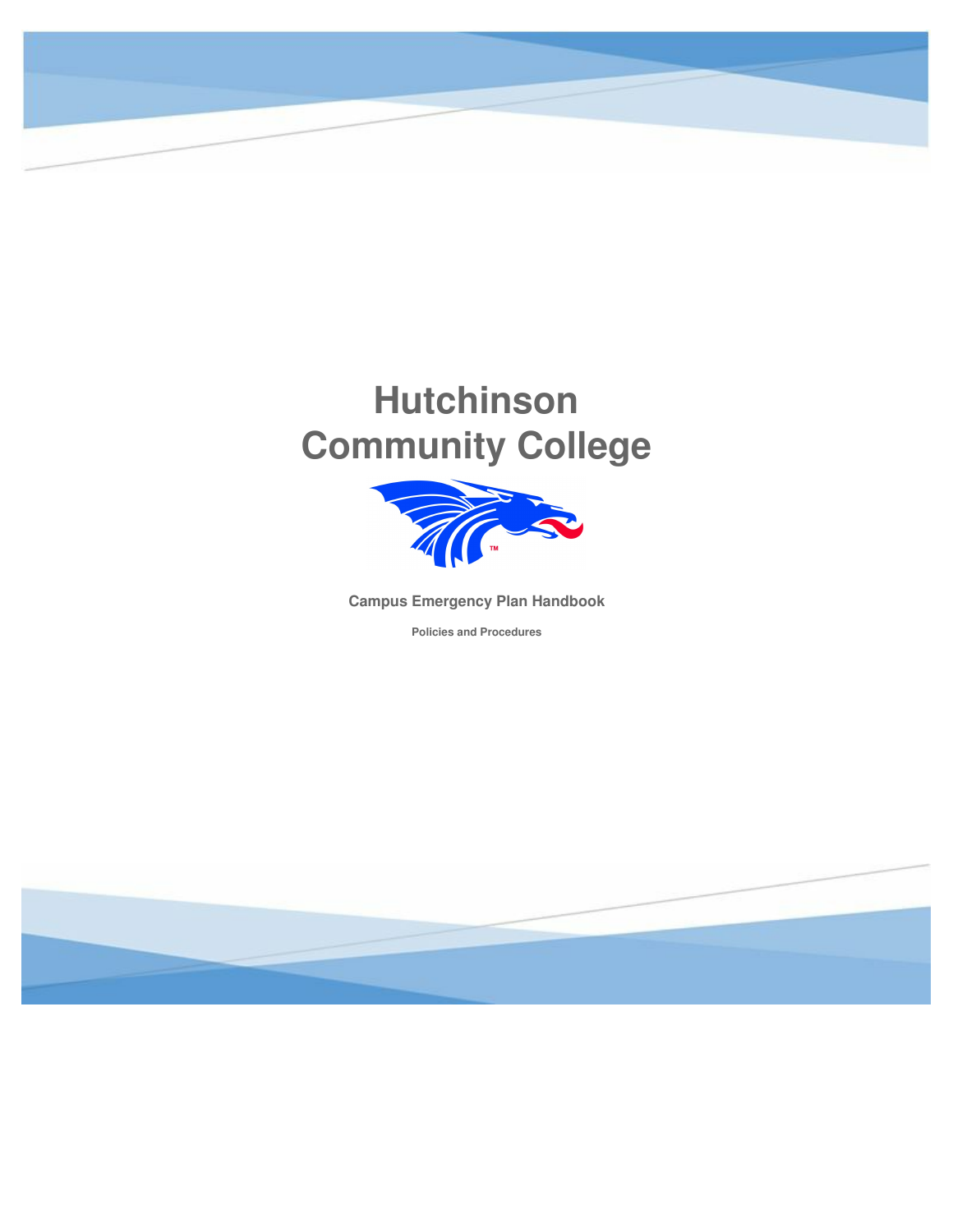### **The Campus Crisis Team**

A crisis is any unplanned event that significantly threatens the health and welfare of members of our campus community, causes operational disruption, physical damage or environmental harm. The HCC Emergency Plans were developed as a resource for our campus to provide our staff and students with operating procedures in the event of a crisis.

The HCC Crisis Team has the responsibility of managing crisis situations that occur on the HCC campus. HCC Crisis Team members will make determinations about the scope and nature of the response, oversee evacuations or sheltering in place, as well as communicating information concerning the crisis. The HCC Crisis Team membership includes the President, Vice Presidents, Director of Plant Facilities, Chief Information Officer, Public Information Officer, Assistant Director of Information Services, Security and Building Representatives.

Being prepared and having a basic understanding of the appropriate procedures can be crucial in an emergency situation. Although the HCC Crisis Team has the responsibility of managing crisis situations; there are tasks that campus members will need to perform in the event of an emergency. It takes an effort by all of us to create and sustain an effective crisis management system.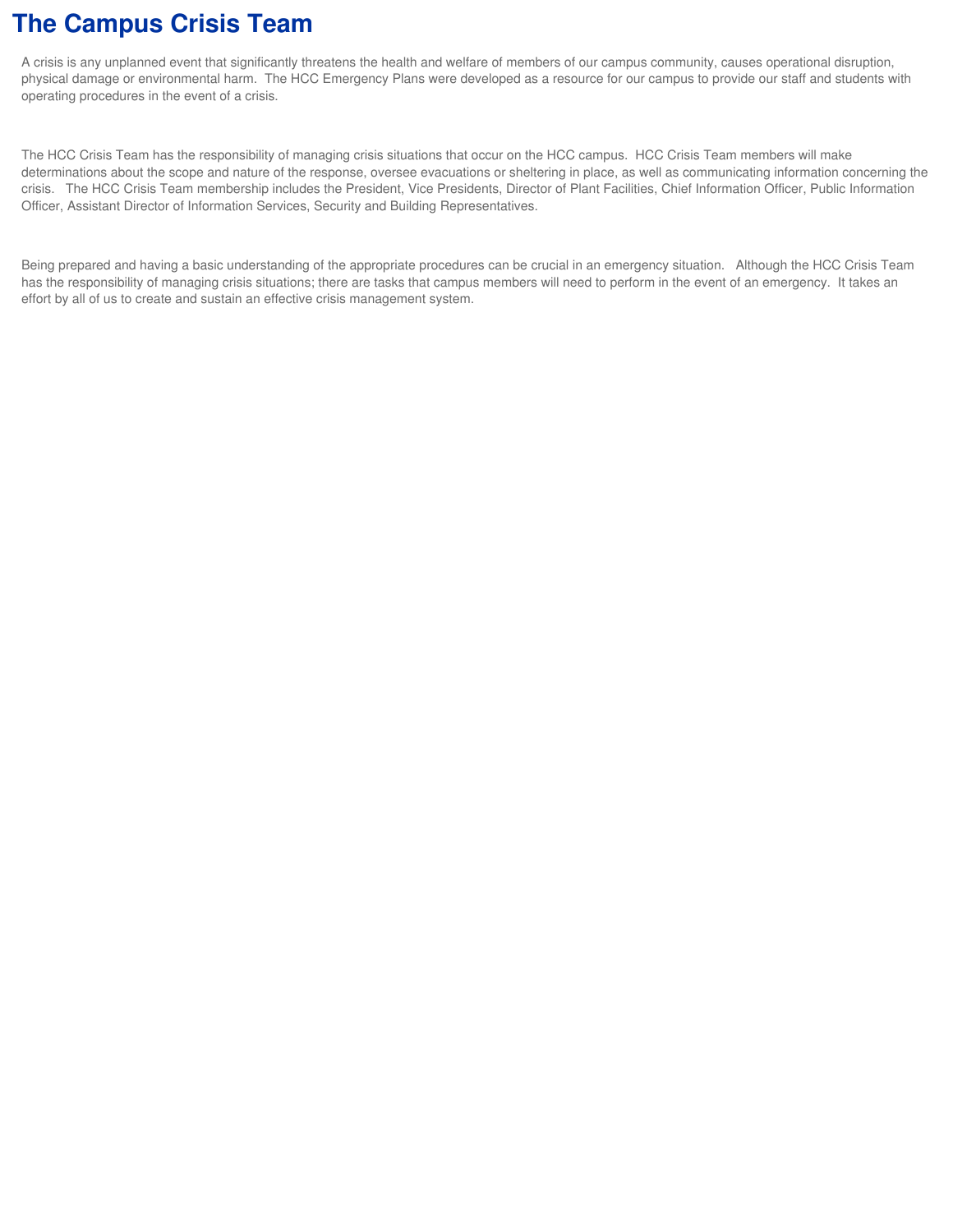# **Emergency Procedures For Fire FIRE**

**DEFINITION**: A fire in or adjacent to the building

**SIGNAL**: Continuous ringing of the fire alarm

#### **FIRST ON SCENE**

- Pull the fire alarm
- Call 911
- Call Security 665-3379 or 3379

#### **PUBLIC RELATIONS OFFICER**

- Coordinate meeting areas for media & parents
- Coordinate media release with Incident Command (IC)

#### **CRISIS TEAM MEMBERS**

- Supervise evacuation
- Report to command post
- When safe, release students to return to the building with permission from IC
- Report/Direct all injured to IC

#### **INSTRUCTORS & STAFF MEMBERS**

- Close all windows and doors if time allows
- Evacuate to determined site
- Report to your Crisis Team Building Rep
- Assist students with disabilities
- Do NOT re-enter the building without direction from IC.

#### **STUDENTS**

- Follow directions of staff members
- Evacuate to determined site
- Do NOT re-enter the building without direction from IC.

#### **EMERGENCY 911**

#### **SECURITY: 665-3379 or 3379**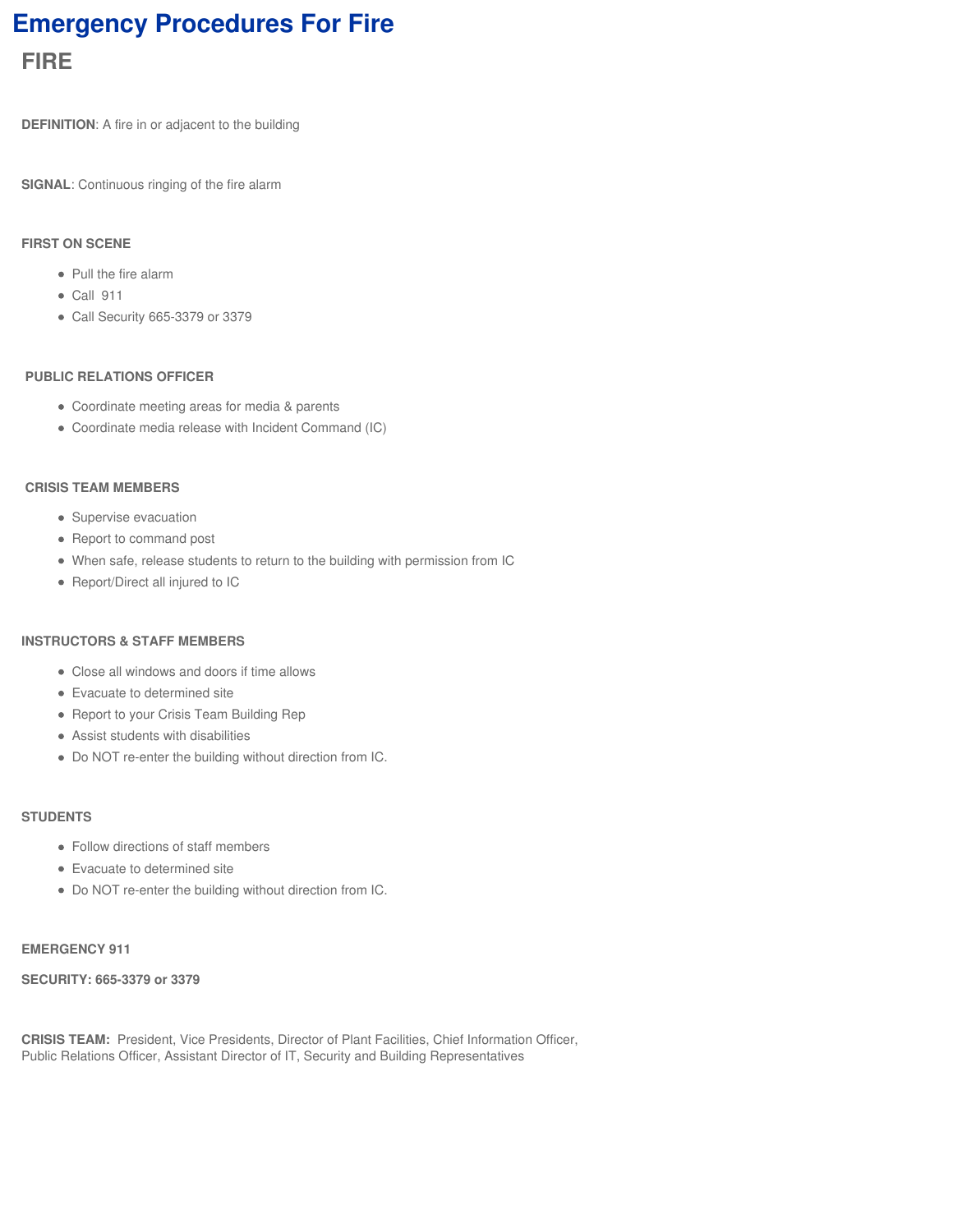# **Tornado Warning Procedures TORNADO WARNING**

**DEFINITION**: A tornado warning has been issued for Hutchinson

**SIGNAL**: Sounding of city-wide alarm and announced through campus wide communication systems

### **CRISIS TEAM MEMBERS**

- Supervise movement of students and staff to shelter locations
- Track weather updates on local radio or internet
- Announce "All Clear" when safe to leave shelter

### **INSTRUCTORS, STAFF MEMBERS & STUDENTS**

- Close all windows and doors, if time allows
- Evacuate to designated tornado shelter (staff & students of legal age can refuse, unattended individuals under legal age will be required to go to the shelter).
- Assist students with disabilities.

### **TORNADO SHELTER LOCATIONS**

| <b>ABE Office</b>                                                          | <b>Interior Hallways</b>                                              |
|----------------------------------------------------------------------------|-----------------------------------------------------------------------|
| Building 12                                                                | Interior Hallways                                                     |
| Child Care                                                                 | <b>Basement</b>                                                       |
| Davis Hall                                                                 | <b>Basement</b>                                                       |
| Fire Science Bldg                                                          | Wet Room or any other central rooms without windows                   |
| Gowans Stadium                                                             | SFA basement, MFC basement, RLRC basement, LH basement                |
| Hutchinson Sports Arena                                                    | Small gym or interior hallways                                        |
| <b>Industrial Technology</b>                                               | Restrooms & interior offices with no window                           |
| Rimmer Learning Resource Center (RLRC)                                     | Basement (preferably small rooms)                                     |
| Lockman Hall                                                               | Interior hallways of basement                                         |
| Mull Football Complex (MFC)                                                | <b>Basement</b>                                                       |
| Office Technologies Bldg (OT)                                              | Baement of LH (Use east basement stairs)                              |
| Parker Student Union                                                       | Nunemaker Room, Room 12, interior hallway by Campus Store             |
| Peel Center                                                                | <b>Basement</b>                                                       |
| Reno County Industrial Center (RCIC)                                       | Interior walls or bathrooms                                           |
| Residence Halls (Kent & Elland)                                            | <b>Basements</b>                                                      |
| Shears Technology Center                                                   | LH basement (Use either northest entrance or east basement<br>stairs) |
| Smith Science Center                                                       | <b>RLRC</b> basement                                                  |
| South Campus: Wagner, Pioneer, Ag Diesel, Fire Science East &<br>Northwest | Pioneer Basement or interior hallways and rooms                       |
| Stringer Fine Arts Center (SFA)                                            | <b>Basement</b>                                                       |
| Student Health Center (HASHS)                                              | <b>Basement</b>                                                       |

#### **EMERGENCY 911**

#### **SECURITY: 665-3379 or 3379**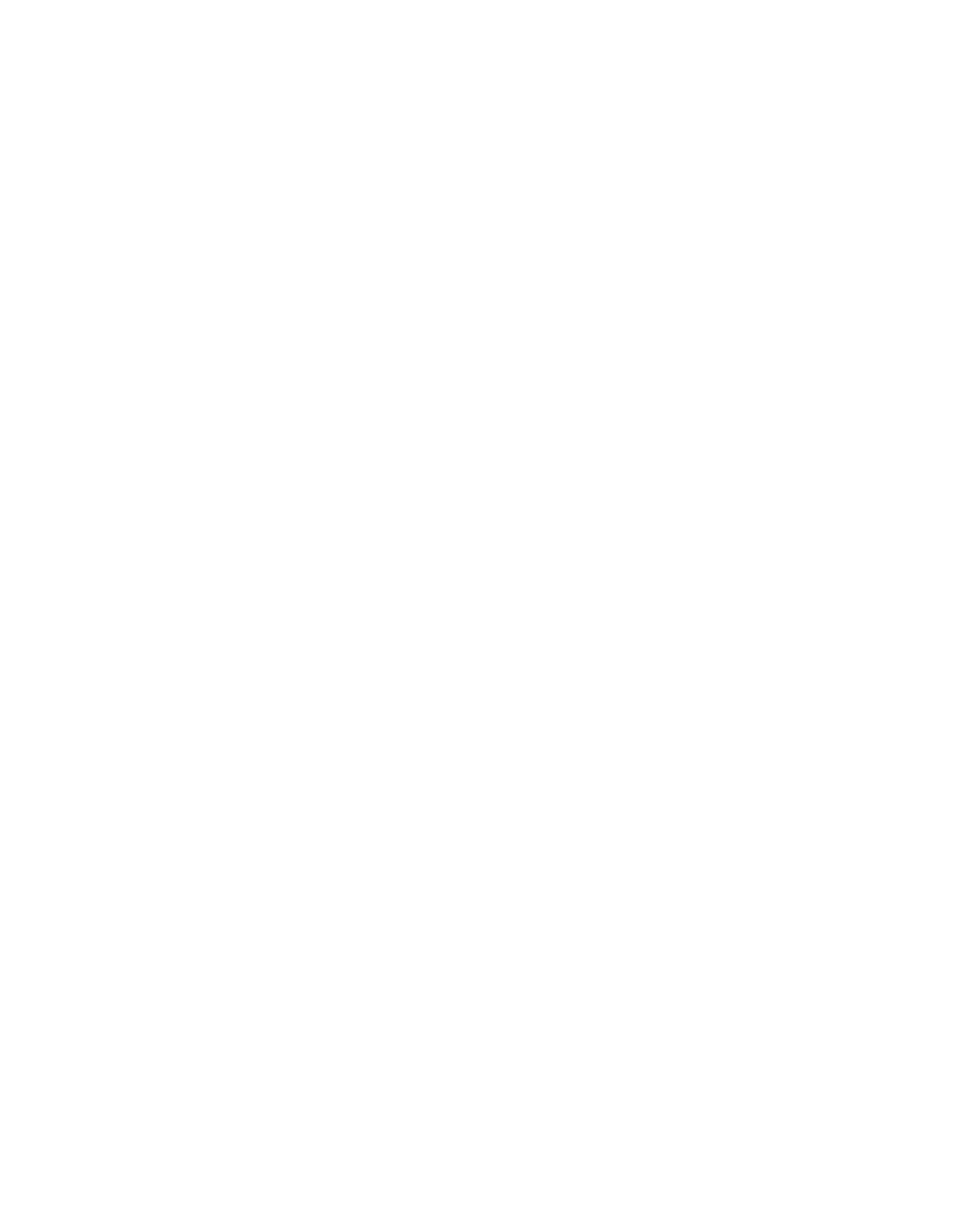# **Tornado Damage Procedures**

**TORNADO DAMAGE**

**DEFINITION**: Campus sustains damage from tornado

#### **PUBLIC RELATIONS OFFICER**

- Coordinate meeting areas for media & parents
- Coordinate media release & Initiate social media safety check (if necessary)

#### **ALL EMPLOYEES & STUDENTS**

- Call 911 & evacuate as possible to a safe location & aid with evacuation as needed.
- Check in with Incident Command &/or social media check.

#### **CRISIS TEAM MEMBERS**

- Evacuate as possible to safe location
- Begin search and rescue as possible with regard to personal safety
- Check in with Incident Command (IC)
- Administer first aid as necessary & report/direct all injured to IC
- Assist students with disabilities

#### **TORNADO SHELTER LOCATIONS**

| <b>ABE Office</b>                                                       | <b>Interior Hallways</b>                                           |  |  |
|-------------------------------------------------------------------------|--------------------------------------------------------------------|--|--|
| Building 12                                                             | <b>Interior Hallways</b>                                           |  |  |
| Child Care                                                              | <b>Basement</b>                                                    |  |  |
| Davis Hall                                                              | <b>Basement</b>                                                    |  |  |
| Fire Science Bldg                                                       | Wet Room or any other central rooms without windows                |  |  |
| Gowans Stadium                                                          | SFA basement, MFC basement, RLRC basement, LH basement             |  |  |
| Hutchinson Sports Arena                                                 | Small gym or interior hallways                                     |  |  |
| Industrial Technology                                                   | Restrooms & interior offices with no window                        |  |  |
| Rimmer Learning Resource Center (RLRC)                                  | Basement (preferably small rooms)                                  |  |  |
| Lockman Hall                                                            | Interior hallways of basement                                      |  |  |
| Mull Football Complex (MFC)                                             | <b>Basement</b>                                                    |  |  |
| Office Technologies Bldg (OT)                                           | Basement of LH (Use east basement stairs)                          |  |  |
| Parker Student Union                                                    | Nunemaker Room, Room 12, interior hallway by Campus Store          |  |  |
| Peel Center                                                             | <b>Basement</b>                                                    |  |  |
| Reno County Industrial Center (RCIC)                                    | Interior walls or bathrooms                                        |  |  |
| Residence Halls (Kent & Elland)                                         | <b>Basements</b>                                                   |  |  |
| Shears Technology Center                                                | LH basement (Use either northest entrance or east basement stairs) |  |  |
| Smith Science Center                                                    | <b>RLRC</b> basement                                               |  |  |
| South Campus: Wagner, Pioneer, Ag Diesel, Fire Science East & Northwest | Pioneer Basement or interior hallways and rooms                    |  |  |
| Stringer Fine Arts Center (SFA)                                         | <b>Basement</b>                                                    |  |  |
| Student Health Center (HASHS)                                           | <b>Basement</b>                                                    |  |  |

#### **EMERGENCY 911**

**SECURITY: 665-3379 or 3379**

**Crisis Team**: President, Vice Presidents, Director of Plant Facilities, Chief Information Officer, Public Information Officer, Assistant Director of IT, Security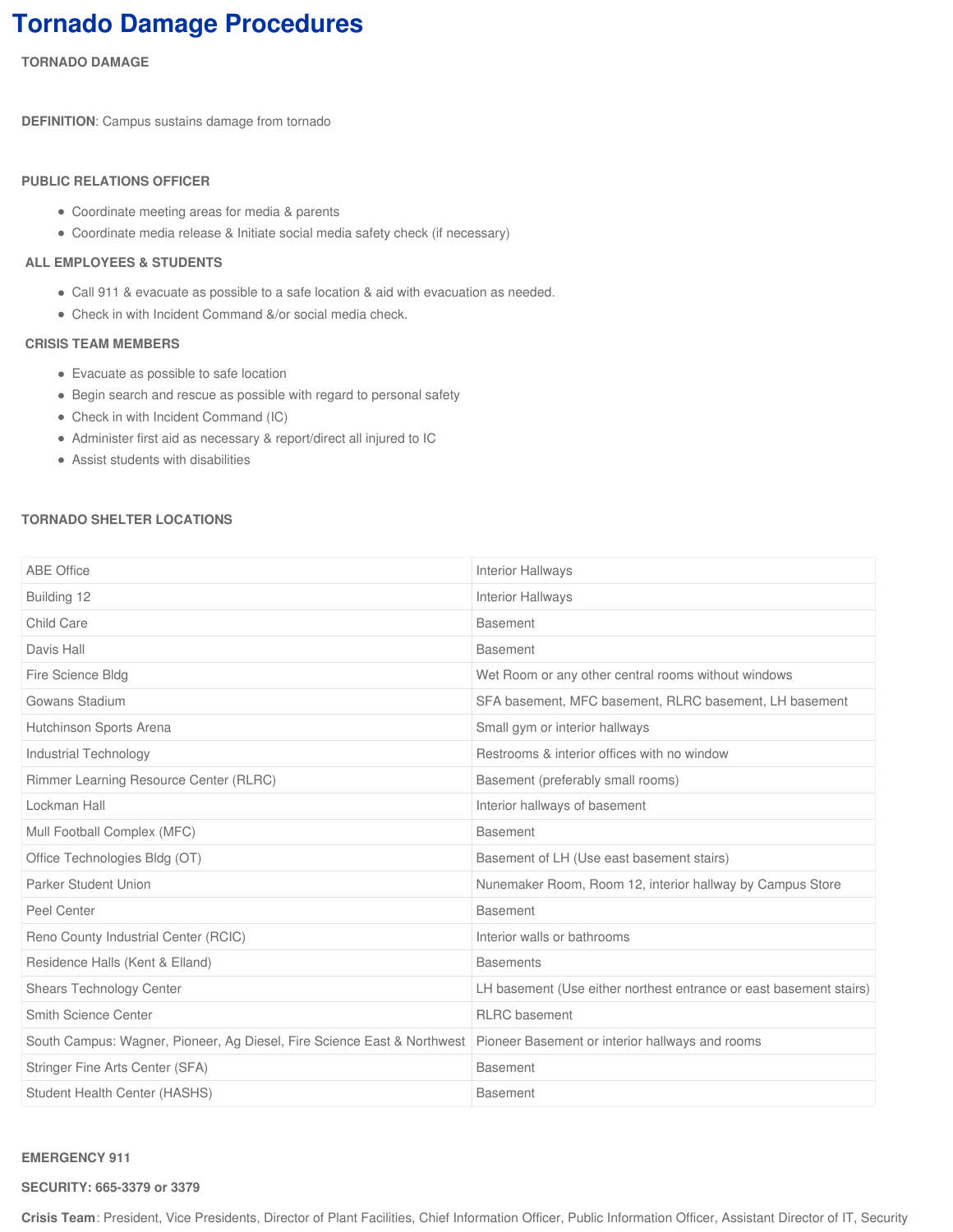and Area Representatives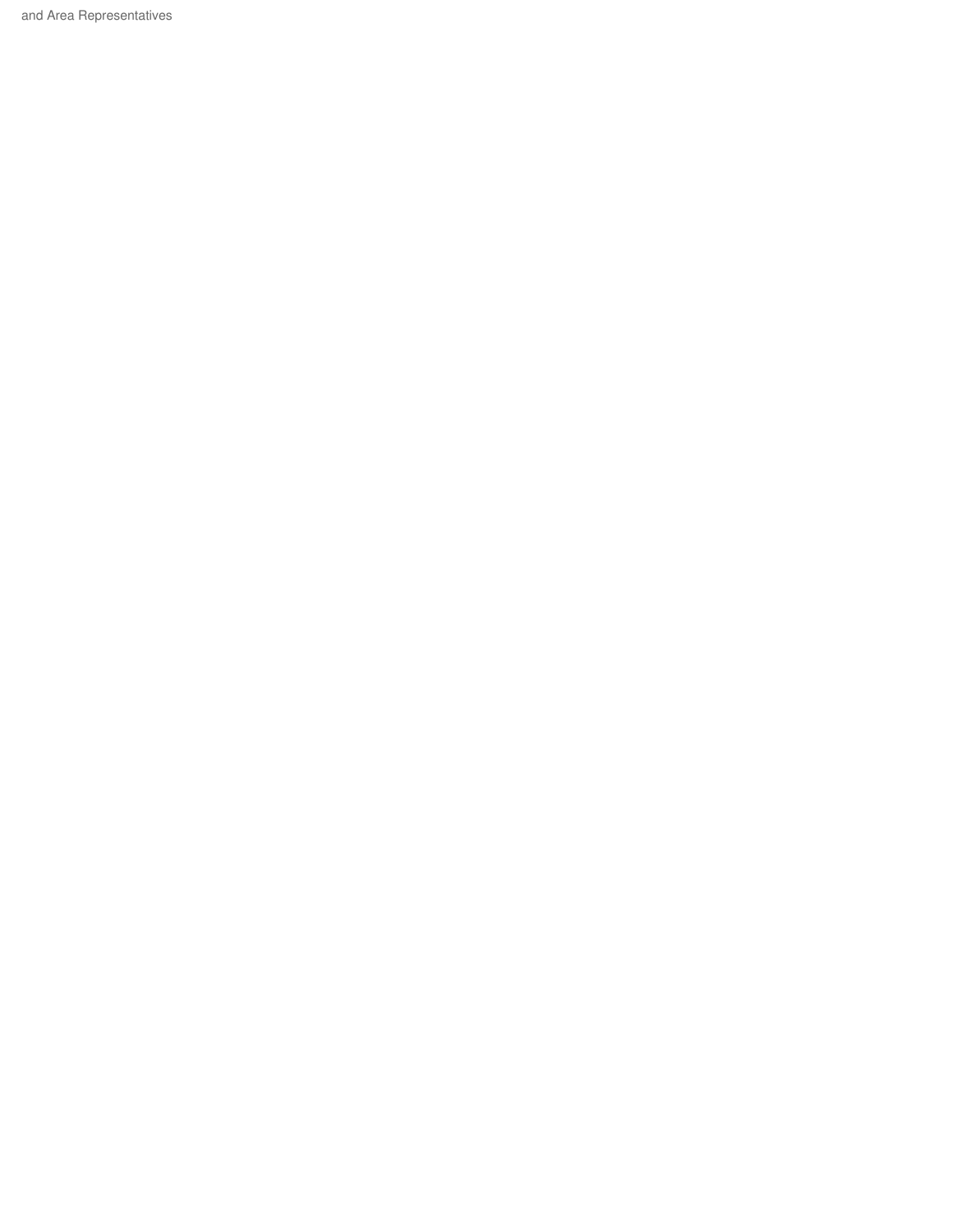# **Illness or Injury Procedures ILLNESS OR INJURY**

**DEFINITION**: An individual is injured or becomes ill on campus

#### **FIRST ON SCENE**

- Assess the situation
- $\bullet$  Call 911
- Call Campus Security 665-3379 or 3379
- Administer first aid

#### **INSTRUCTORS**

If during a class, use your judgment to determine whether to dismiss or keep class in session

#### **SECURITY**

- Administer first aid
- Appoint someone to meet/direct emergency personnel

#### **STUDENTS**

Follow the directions of HCC Staff and/or Security

#### **EMERGENCY 911**

#### **SECURITY: 665-3379 or 3379**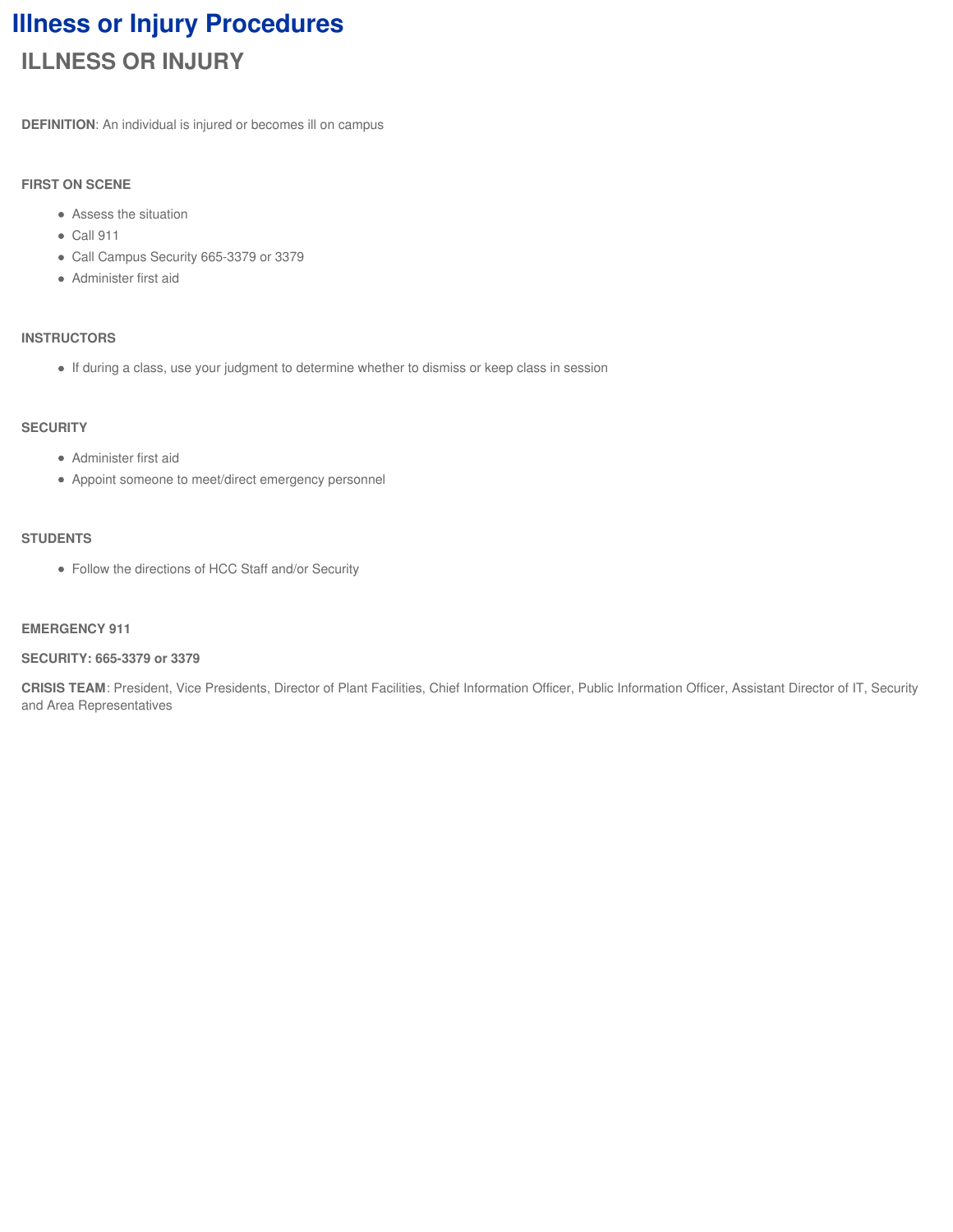# **Death on Campus Procedures DEATH ON CAMPUS**

**DEFINITION:** A student, staff member or other individual dies in a school building or on the grounds. All deaths on campus are handled as crime scenes.

#### **FIRST ON SCENE**

- Assess the situation.
- Call 911 and follow directions of dispatch.
- Call campus security 665-3379 or 3379.
- Check for vital signs and administer first aid (when appropriate).
- Secure as much of the area around the body as possible. No one should touch the body or anything near the body after determining no vital signs are present. Everything should be considered evidence.

#### **SECURITY**

- Check for vital signs and administer first aid (when appropriate).
- Secure or arrange for building to be secured.
- Lock down building if necessary.
- Move any potential witnesses from location of body to a secure area.
- Ask witnesses to not discuss situation until law enforcement officers (LEO) interview.
- Maintain silence, make sure all cell phones and electronic devises are off or not in use.
- Meet with LEO and obtain status report.
- Contact Crisis Team Building Rep.

#### **CRISIS TEAM MEMBERS**

- Aid security
- Notify rest of crisis team members
- Notify HCC Counseling Center.
- Contact the Public Information Officer and other staff where necessary.

#### **PUBLIC RELATIONS OFFICER**

Coordinate meeting areas for media and parents & develop media release with LEO.

#### **INSTRUCTORS & STAFF MEMBERS**

- Assist security.
- Remain in area until released by LEO or administration.
- Assist students with disabilities

#### **STUDENTS**

Remain in area until released by LEO or HCC Administration.

#### **EMERGENCY 911**

#### **SECURITY: 665-3379 or 3379**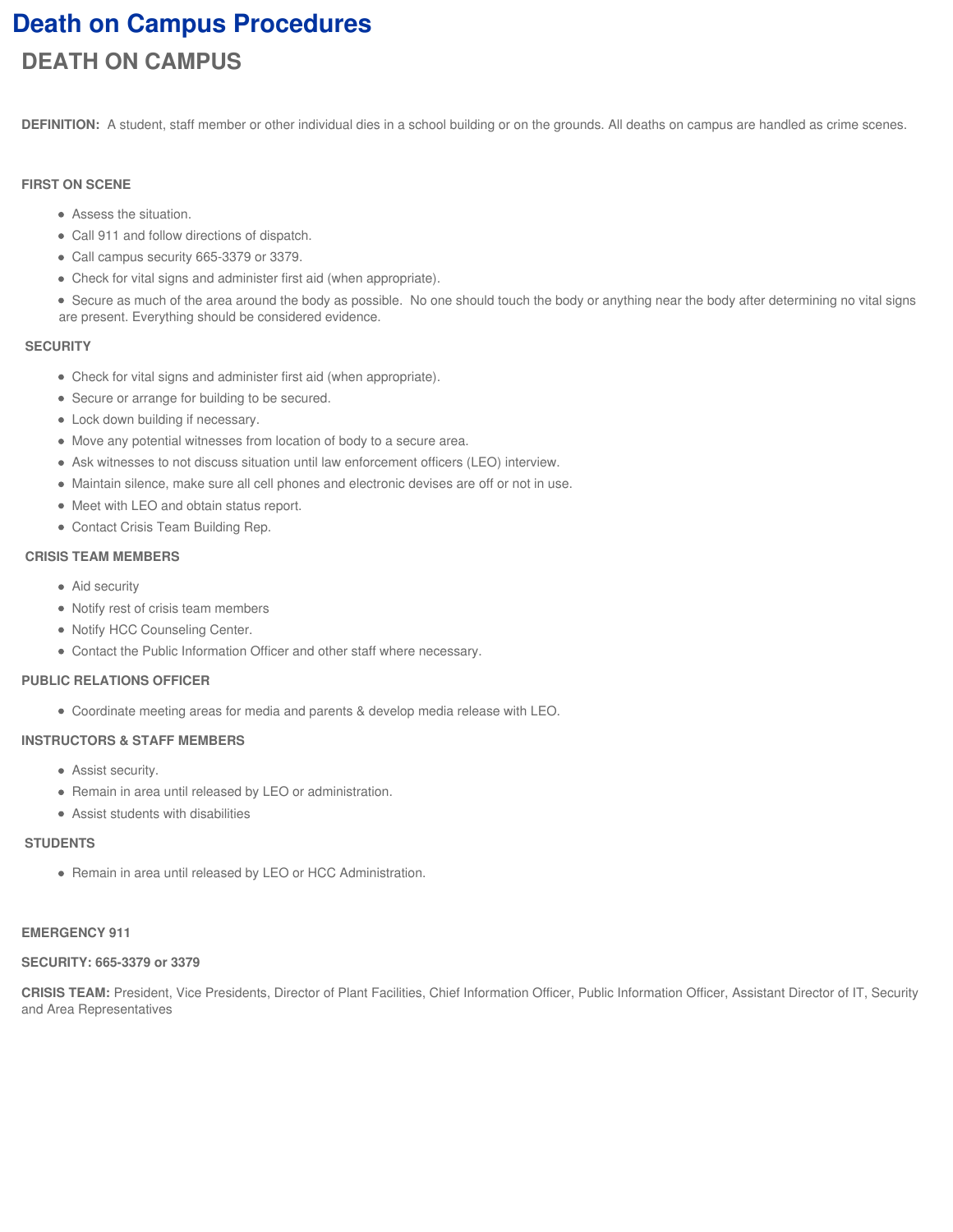# **Bomb Threat Procedures BOMB THREAT**

**DEFINITION:** Threat of an incendiary or explosive device being on campus.

**SIGNAL:** Bomb Threat announced through our Emergency Alert System (EAS).

### **FIRST ON SCENE**

- Call 911
- Call campus security 665-3379 or 3379
- Initiate lockdown procedures. Lockdown means to make every reasonable effort secure oneself and others inside enclosed building, room or structure.

#### **SECURITY**

- Lockdown and shelter in place.
- Contact Crisis Team.
- Search suspected area for device.

#### **CRISIS TEAM MEMBERS**

- Aid Security in lockdown of building
- Search immediate area for area for suspicious objects.

#### **CUSTODIANS**

- Search work areas then report to security
- Route individuals in hallways and bathrooms to classrooms or other area

#### **FACULTY & STAFF**

- Remain Calm
- Lock down or secure room, stay away from doors and windows.
- Search immediate area for suspicious objects.
- Evacuate area if suspicious items are in view, do not touch item, do not use electronic devises near item, call 911 once clear of area.
- If no items are found through the search, remain in rooms until released.
- Assist students with disabilities
- Be prepared to move to Evacuation Site when instructed by law enforcement officers (LEO).

#### **STUDENTS**

- Remain Calm
- Follow instructions of the staff and/or faculty in the area.
- Search immediate area for suspicious objects.
- Be prepared to move to Evacuation Site when instructed by LEO.

#### **EMERGENCY 911**

#### **SECURITY: 665-3379 or 3379**

**CRISIS TEAM:** President, Vice Presidents, Director of Plant Facilities, Chief Information Officer, Public Information Officer, Assistant Director of IT, Security and Area Representatives

#### **BOMB THREAT CALL CHECKLIST**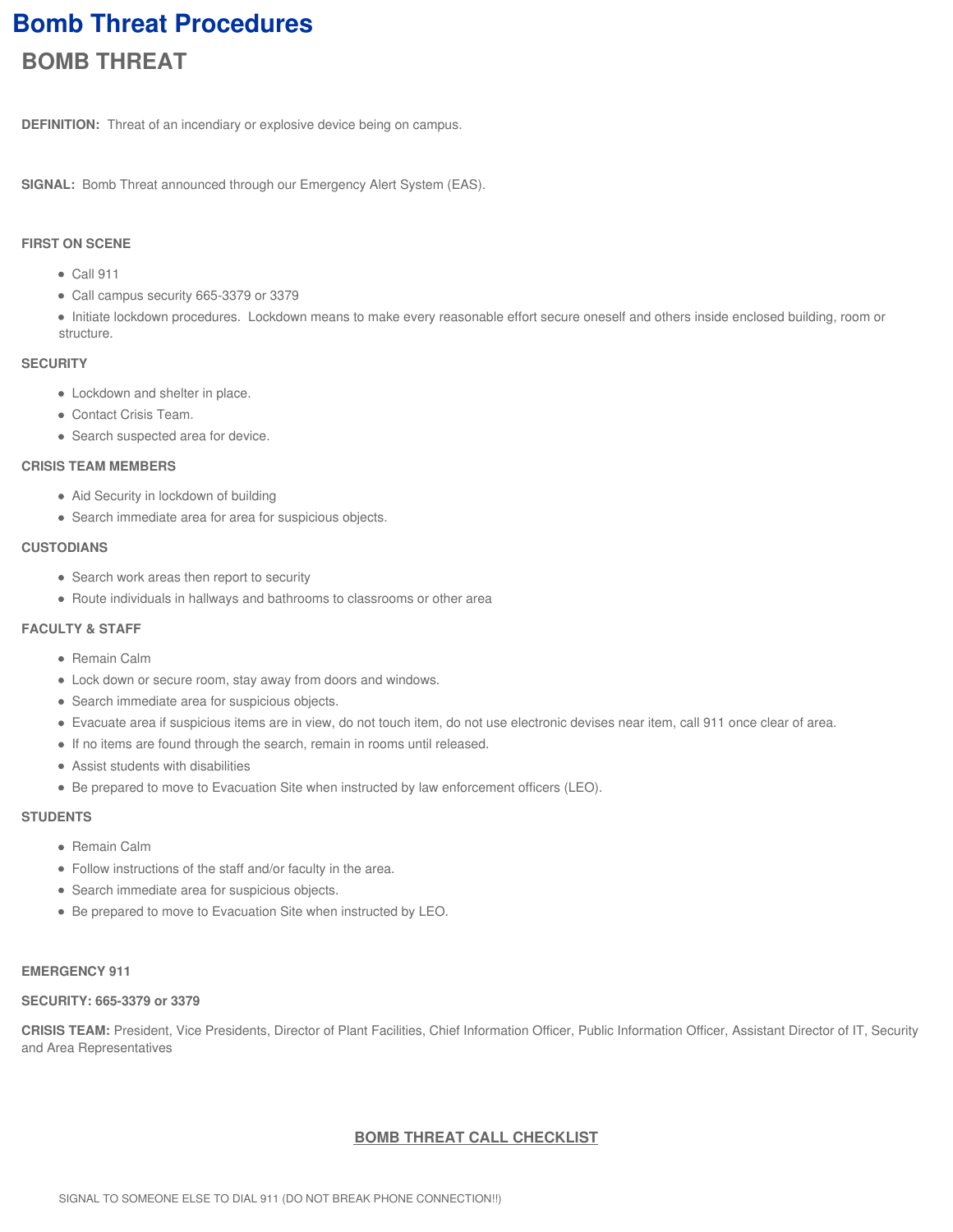#### **QUESTIONS TO ASK**

| 2. Where is the bomb?             |
|-----------------------------------|
| 3. What does it look like?        |
| 4. What kind of bomb is it?       |
| 5. What will cause it to explode? |
| 6. Did you place the bomb?        |
|                                   |
|                                   |
|                                   |
|                                   |

#### Caller Voice (circle all appropriate)

| Accent  | Angry    | <b>Broken</b> | Calm            | Crying         | Deep    | Disguised |
|---------|----------|---------------|-----------------|----------------|---------|-----------|
| Excited | Giggling | $\sqcup$ SD   | Loud            | Nasal          | Normal  | Rapid     |
| Sincere | Slow     | Slurred       | <b>Stressed</b> | <b>Stutter</b> | Squeaky |           |

| Person receiving call: <b>Example 2018 CONSIDERED AT A CONSIDERED AT A CONSIDERED AT A CONSIDERED AT A CONSIDERED AT A CONSIDERATION</b> |  |  |  |  |  |  |
|------------------------------------------------------------------------------------------------------------------------------------------|--|--|--|--|--|--|
|                                                                                                                                          |  |  |  |  |  |  |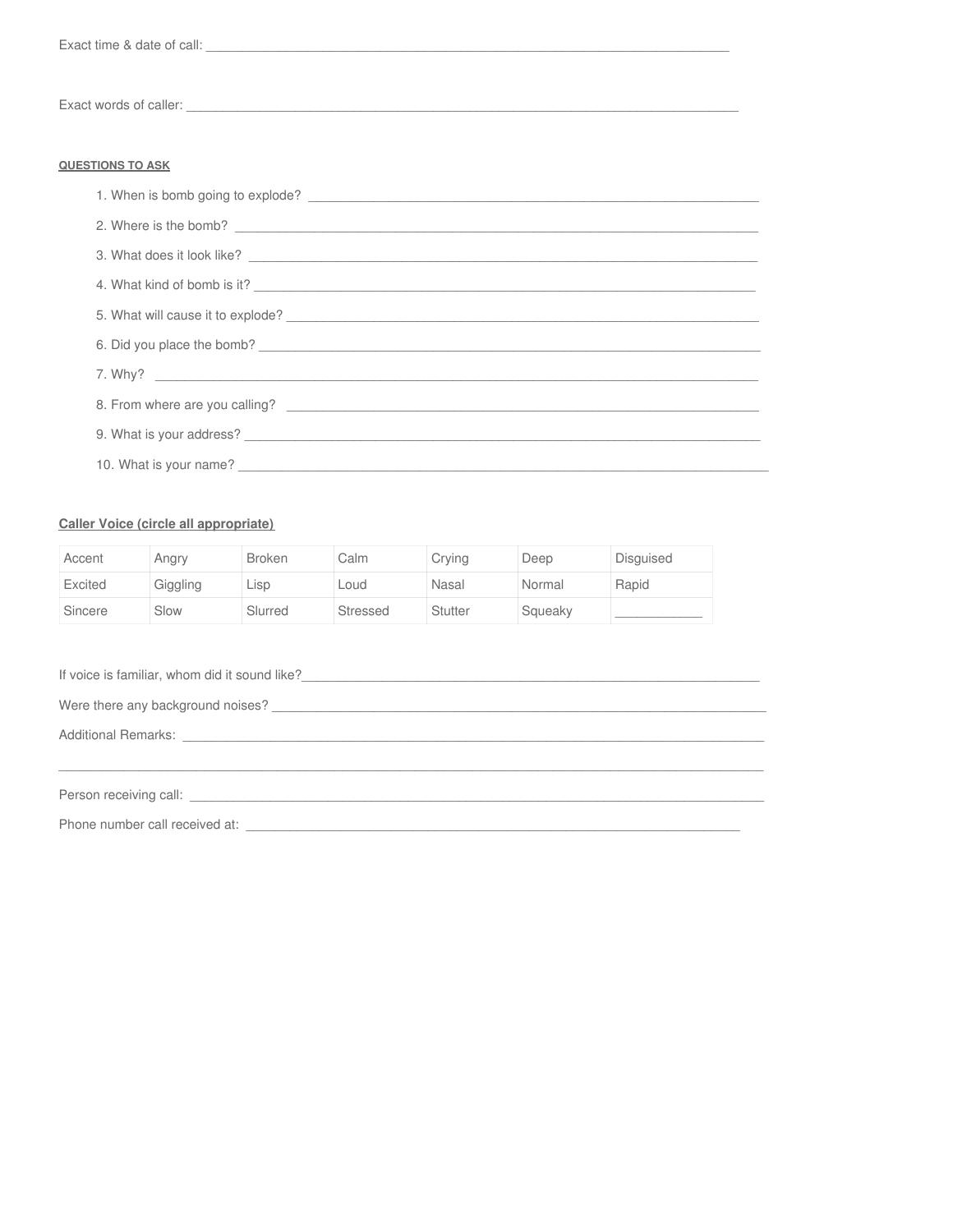# **Threat of Violence Procedure THREAT OF VIOLENCE**

**DEFINITION:** Written or verbal threats, including threats on social media.

### **FIRST ON SCENE**

- If danger is imminent, Call 911 first.
- If this is a threat on social media, screen shot or electronically capture the threat.
- If it is a threat written on campus, document by taking a picture.
- If it is a verbal threat, accurate reporting is imperative (where did it happen, what was said, who said it, who else was there, etc.).
- Call Campus Security 665-3379 or 3379.
- Above all, remain calm.

### **SECURITY**

- If threat is credible and specific, make contact with police.
- Meet with Law Enforcement Officers (LEO) and assist in the investigation.
- Coordinate with other departments (ITS, etc.) to aid in investigation.
- Notify Crisis Team Members.

### **CRISIS TEAM MEMBERS**

- With aid of LEO, determine if evacuation or shelter in place is necessary.
- With aid of LEO, determine if alert should be sent to campus community.

### **PUBLIC RELATIONS OFFICER**

Develop media release with LEO.

### **FACULTY, STAFF & STUDENTS**

- Above all, remain calm.
- Follow instruction from LEO.
- If an HCC EAS message is issued, follow the directives given.
- Assist students with disabilities

### **EMERGENCY 911**

### **SECURITY: 665-3379 or 3379**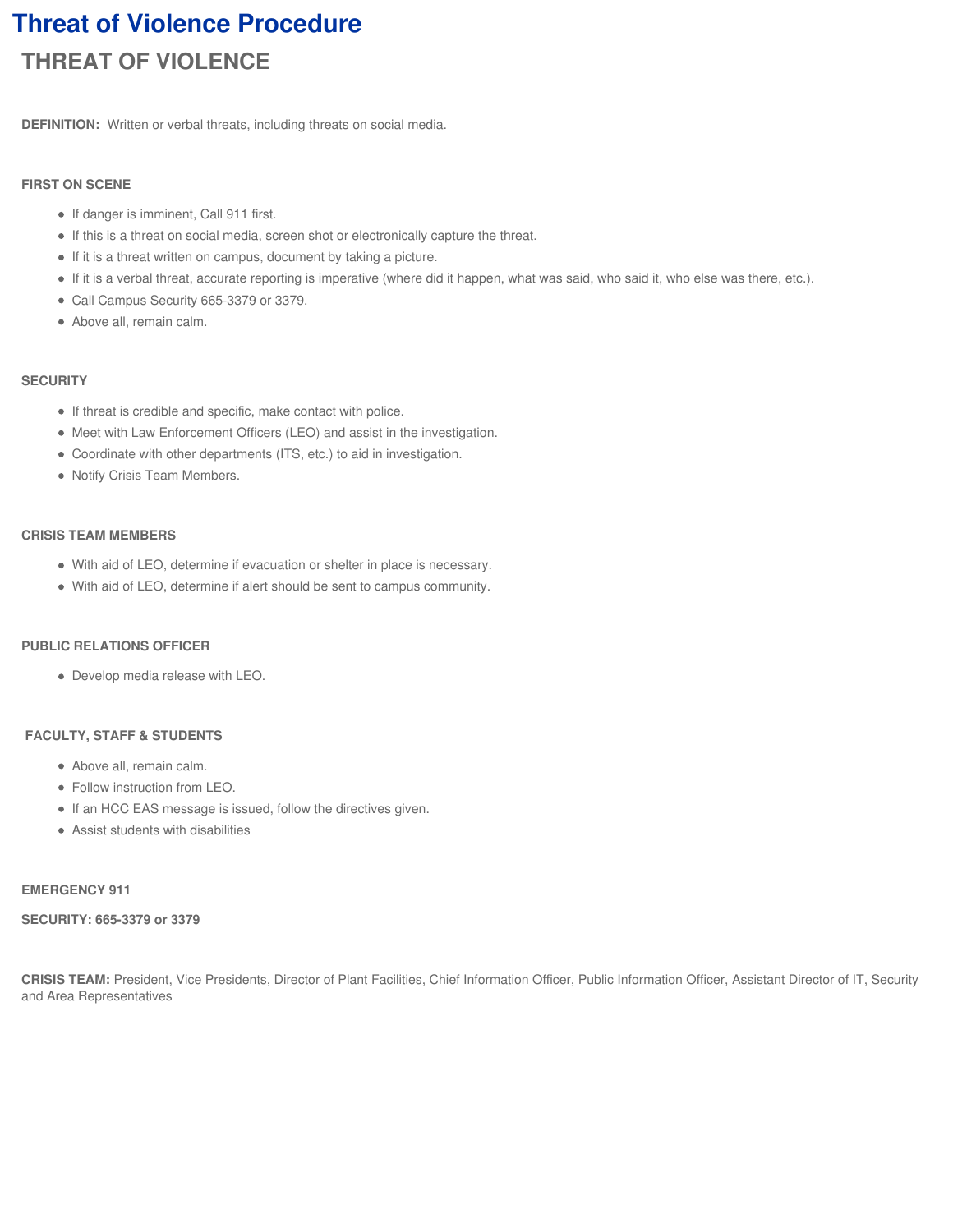# **Hazardous Materials Released in Building Procedures HAZARDOUS MATERIAL RELEASED IN BUILDING**

**DEFINITION:** A release of hazardous material inside a building

**SIGNAL:** Continuous ringing of the fire alarm

#### **FIRST ON SCENE**

- Call 911 & Campus Security 665-3379 or 3379.
- Evacuate using fire alarm.

#### **ALL EMPLOYEES**

- Assist with building evacuation.
- Do NOT re-enter building without direction from Incident Command (IC) or EAS.
- Report/direct all injured to IC.

#### **STUDENTS**

- Evacuate and follow directions of HCC Staff.
- Do NOT re-enter building without direction from Incident Command (IC) or EAS.

#### **CRISIS TEAM MEMBERS**

- Report to IC post (should be upwind, uphill & 300 feet from building).
- Supervise evacuation.
- Designate a liaison to meet with IC.
- Assign other roles as needed (communication, shelter, first aid).
- Release students to return with permission from IC.

#### **PUBLIC RELATIONS OFFICER**

- Coordinate area for media
- Coordinate media release with IC

#### **EMERGENCY 911**

#### **SECURITY: 665-3379 or 3379**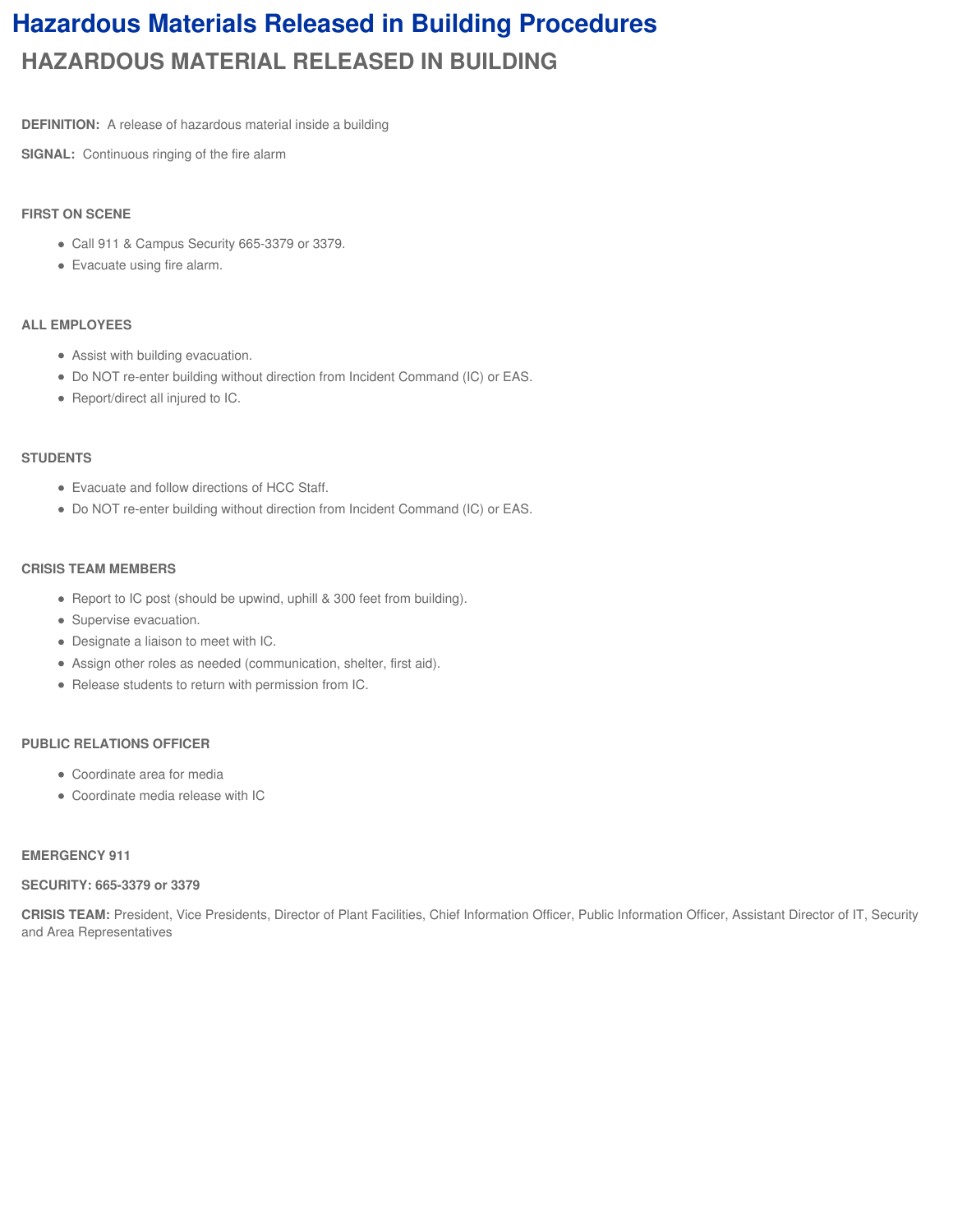# **Hazardous Materials Released Outside Procedures HAZARDOUS MATERIAL RELEASED NEAR CAMPUS BUILDING(S)**

**DEFINITION:** A release of hazardous material within close proximity to campus or a HCC building.

**SIGNAL:** "Lock down – Hazardous materials released outside" announced through our Emergency Alert System (EAS)

#### **FIRST ON SCENE**

- Call 911 & Campus Security 665-3379 or 3379
- Initiate lockdown procedures. Lockdown means to make every reasonable effort secure oneself and others inside enclosed building, room or structure.
- Shut windows and doors.

#### **MAINTENANCE**

Shut down all air handlers (HVAC units).

#### **SECURITY**

Assist in lock down procedure.

#### **CRISIS TEAM MEMBERS**

- Check that all windows and doors are shut in your building.
- Post signs on doors to shelter in place.
- Administer first aid\call 911 for injured.
- Announce all clear to your building as IC directs.

#### **ALL EMPLOYEES**

- Assist with sheltering occupants in place.
- Do NOT leave shelter before the all clear is announced.
- Report/direct all injured to Crisis Team Members
- Assist students with disabilities

#### **STUDENTS**

- Do NOT leave shelter before the all clear is announced.
- Follow instructions of the staff and/or faculty in the area.

#### **EMERGENCY 911**

#### **SECURITY: 665-3379 or 3379**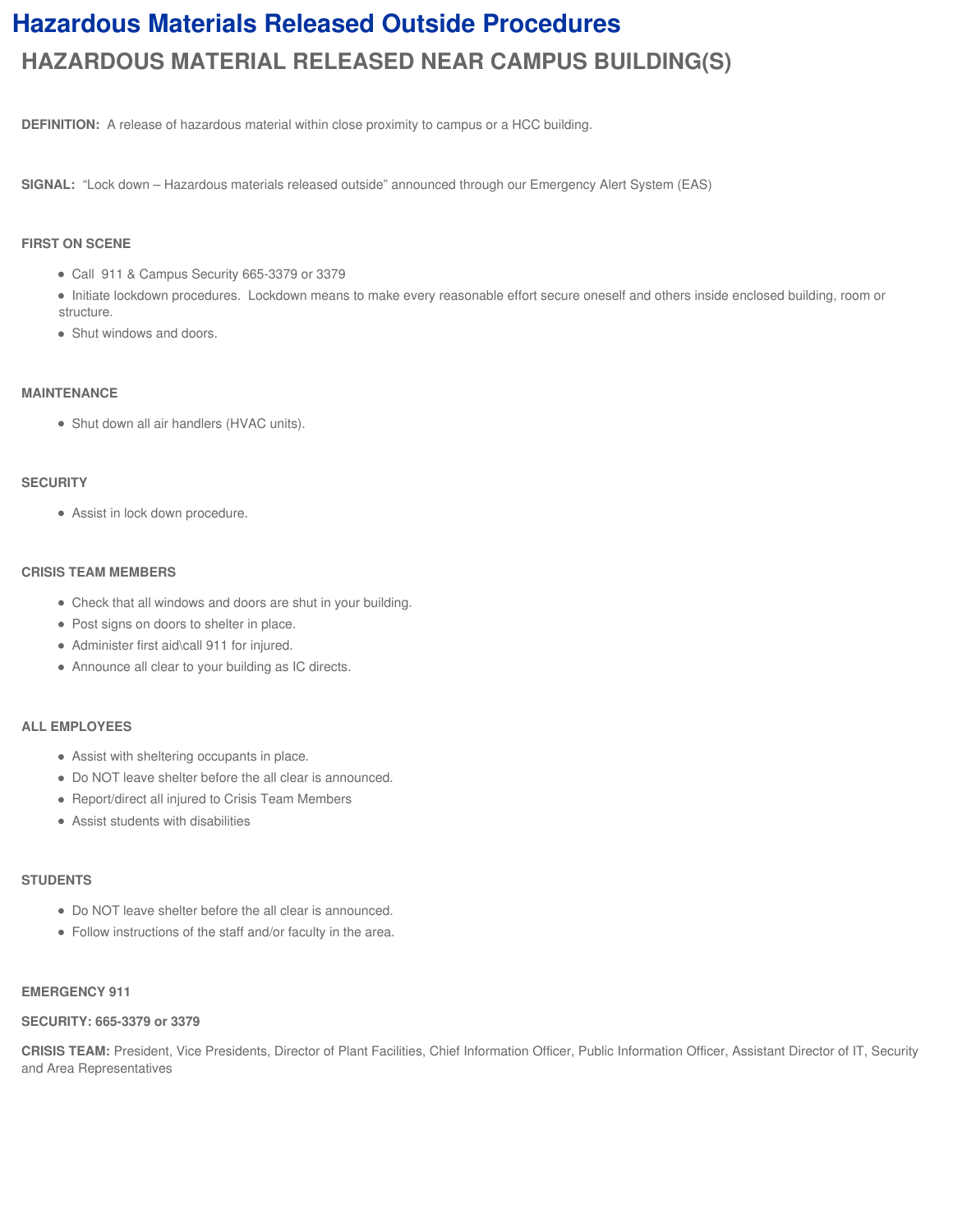# **Testing Center Intruder and Hazardous Material Procedures TESTING CENTER INTRUDER & HAZARDOUS MATERIAL**

#### **INSTRUCTIONS for INTRUDER (weapon) and HAZARDOUS MATERIAL**

#### EMERGENCY PLAN FOR TESTING CENTER

- 1. Examinees will be advised of the situation and what their next step in particular emergency. (Armed Intruder and Hazardous Material procedures).
- 2. Alternate examiner will contact or be contacted by HCC security and advised what procedures to follow as far as evacuation.

3. Examinees will close test booklets; chief examiner will check test materials in and lock them in the interim, locking, rolling file cabinet. One-hour rule applies.

4. Chief examiner (will use alternative phone) to contact alternate examiner to come into the room to lead the examinees from the room and if needed, from the building. (We have 3 examiners on duty 4 days a week. We GED test 2 of the 4 days.)

Emergency medical kit located in the Information Counter.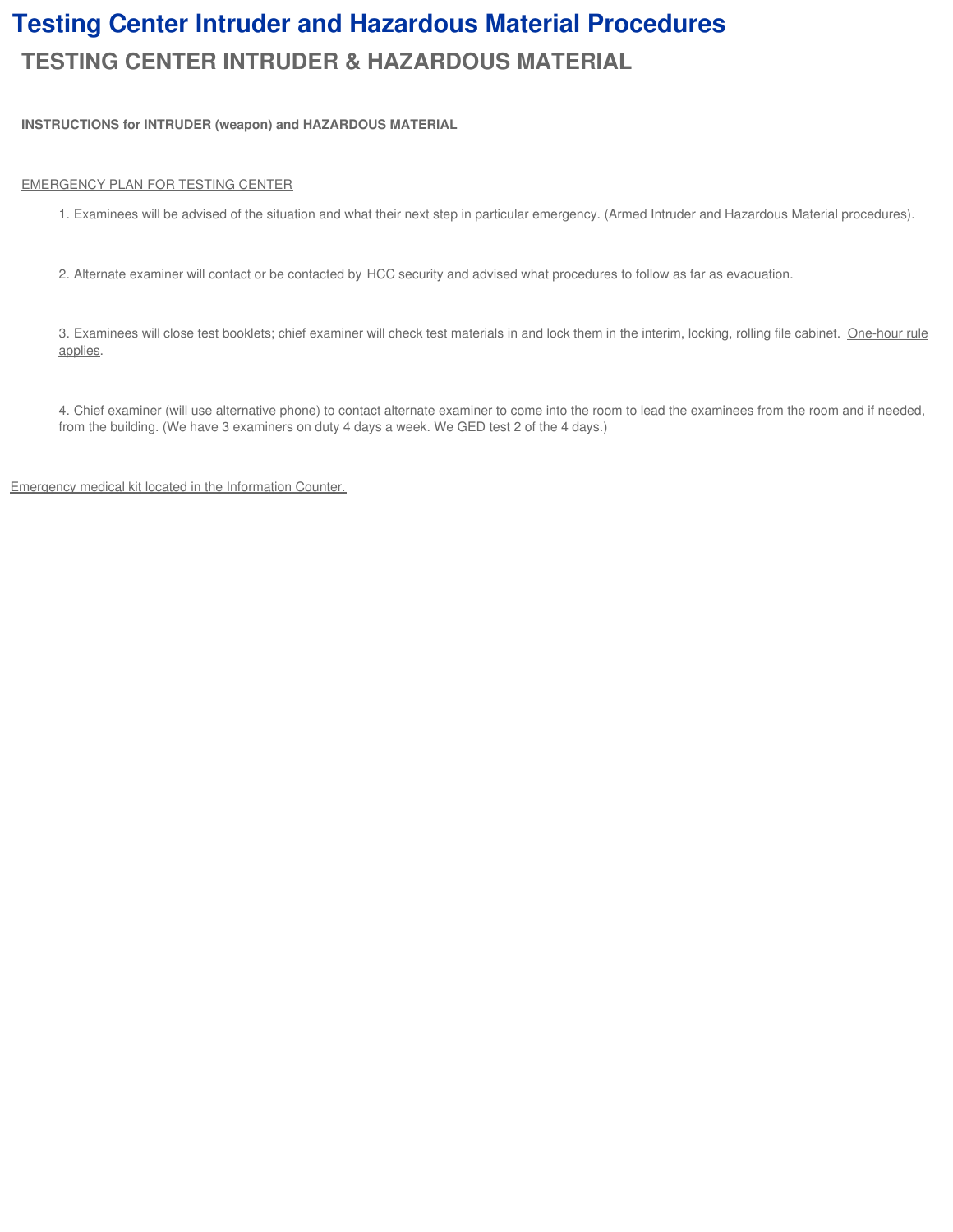# **Armed Intruder Procedures ARMED INTRUDER**

**DEFINTION:** Suspect(s) on campus whose activity is immediately causing death and/or serious bodily injury. The activity is not contained and there is immediate risk of death or serious injury to additional victims.

**SIGNAL:** Hearing shots in the building or "Armed Intruder on Campus" announced through our Emergency Alert System (EAS)

#### **ALL EMPLOYEES & STUDENTS**

- Do NOT activate fire alarm. A fire alarm signals people to evacuate and thus places them in potential harm as they exit the building.
- Above all, remain calm and quiet; and stay out of open areas.
- If in a classroom or small area, lock/barricade students & self in classroom, secure until police arrive or until it is no longer safe to remain.
- Spread out in the barricaded room, do not huddle together.
- Turn off lights and equipment, cover and lock any windows or openings that have a direct line of sight into the room, stay away from windows.
- If you are near an exit and feel you are safe to run, get out of the building.
- If hiding is not an option, get out of the building.
- If the shooter breeches your area, be ready to fight, improvise weapons.
- When it's safe to do so, call 911 and campus security 665-3379
- Once the police arrive, obey all commands. This may involve you being hand-cuffed or keeping hands in the air. This is for everyone's safety.
- Assist students with disabilities

#### **CRISIS TEAM MEMBERS**

- Determine student/staff needs
- Appoint liaison to meet police

#### **SECURITY**

• Assist in lockdown

#### **PUBLIC RELATIONS OFFICER**

Coordinate meeting areas for media, parents, and media release if necessary

#### **EMERGENCY 911**

#### **SECURITY: 665-3379 or 3379**